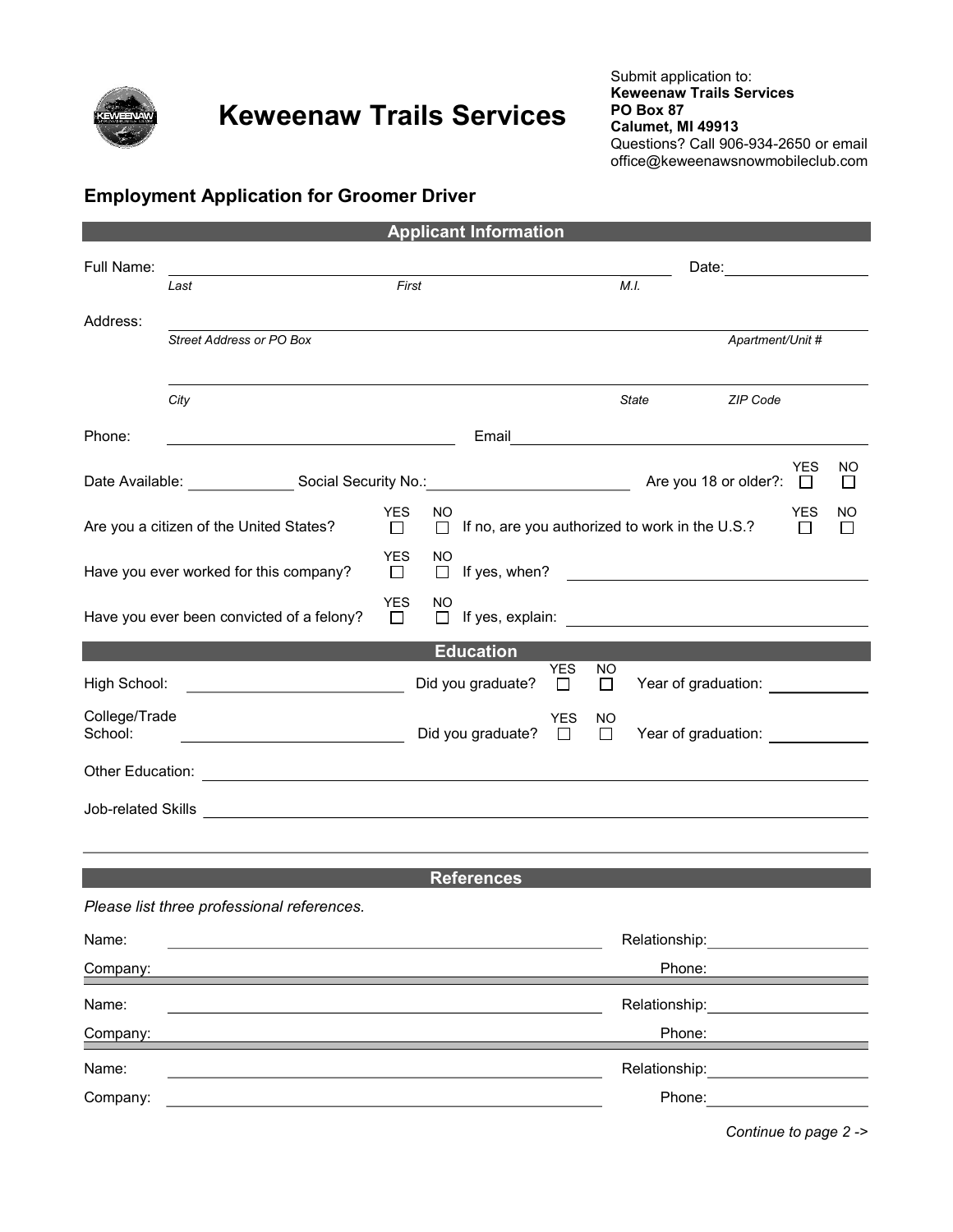| <b>Previous Employment</b>                                                                         |                                                                                                                                                                                                                                     |                                  |               |                                                                                                                                                                                                                                      |  |  |  |  |  |
|----------------------------------------------------------------------------------------------------|-------------------------------------------------------------------------------------------------------------------------------------------------------------------------------------------------------------------------------------|----------------------------------|---------------|--------------------------------------------------------------------------------------------------------------------------------------------------------------------------------------------------------------------------------------|--|--|--|--|--|
| Company:                                                                                           | and the control of the control of the control of the control of the control of the control of the control of the                                                                                                                    |                                  |               |                                                                                                                                                                                                                                      |  |  |  |  |  |
| Address:                                                                                           |                                                                                                                                                                                                                                     | Supervisor: New York Supervisor: |               |                                                                                                                                                                                                                                      |  |  |  |  |  |
| Job Title:                                                                                         | Starting Salary: \$<br><u> 1989 - Johann Barnett, fransk politiker (</u>                                                                                                                                                            | Ending Salary: \$                |               |                                                                                                                                                                                                                                      |  |  |  |  |  |
|                                                                                                    |                                                                                                                                                                                                                                     |                                  |               |                                                                                                                                                                                                                                      |  |  |  |  |  |
| From:                                                                                              |                                                                                                                                                                                                                                     |                                  |               | Reason for Leaving: <u>Contained and the series of the series of the series of the series of the series of the series of the series of the series of the series of the series of the series of the series of the series of the s</u> |  |  |  |  |  |
|                                                                                                    | May we contact your previous supervisor for a reference?                                                                                                                                                                            | <b>YES</b><br>$\perp$            | NO<br>$\perp$ |                                                                                                                                                                                                                                      |  |  |  |  |  |
| Company:                                                                                           | <u> 1989 - Johann Stein, fransk politik (f. 1989)</u>                                                                                                                                                                               |                                  |               |                                                                                                                                                                                                                                      |  |  |  |  |  |
| Address:                                                                                           |                                                                                                                                                                                                                                     |                                  |               | Supervisor: <b>Example 2018</b>                                                                                                                                                                                                      |  |  |  |  |  |
| Job Title:                                                                                         | Starting Salary:\$<br><u> 1989 - Johann Barbara, martin a</u>                                                                                                                                                                       | Ending Salary:\$                 |               |                                                                                                                                                                                                                                      |  |  |  |  |  |
|                                                                                                    |                                                                                                                                                                                                                                     |                                  |               |                                                                                                                                                                                                                                      |  |  |  |  |  |
| From:                                                                                              | <b>To:</b> the contract of the contract of the contract of the contract of the contract of the contract of the contract of the contract of the contract of the contract of the contract of the contract of the contract of the cont |                                  |               | Reason for Leaving: <b>Example 20</b> and the set of the set of the set of the set of the set of the set of the set of the set of the set of the set of the set of the set of the set of the set of the set of the set of the set o  |  |  |  |  |  |
| <b>YES</b><br>NO<br>May we contact your previous supervisor for a reference?<br>$\perp$<br>$\perp$ |                                                                                                                                                                                                                                     |                                  |               |                                                                                                                                                                                                                                      |  |  |  |  |  |
| Company:                                                                                           |                                                                                                                                                                                                                                     |                                  |               |                                                                                                                                                                                                                                      |  |  |  |  |  |
| Address:                                                                                           | <u> 1989 - Johann Stein, mars an deus Amerikaansk kommunister (</u>                                                                                                                                                                 |                                  |               | Supervisor: Victor Andrew Control Control Control Control Control Control Control Control Control Co                                                                                                                                 |  |  |  |  |  |
| Job Title:                                                                                         | Starting Salary:\$                                                                                                                                                                                                                  | Ending Salary: \$                |               |                                                                                                                                                                                                                                      |  |  |  |  |  |
|                                                                                                    |                                                                                                                                                                                                                                     |                                  |               |                                                                                                                                                                                                                                      |  |  |  |  |  |
| From:                                                                                              | To:___________________________                                                                                                                                                                                                      |                                  |               | Reason for Leaving: <u>__________________________</u>                                                                                                                                                                                |  |  |  |  |  |
|                                                                                                    | May we contact your previous supervisor for a reference?                                                                                                                                                                            | <b>YES</b><br>П                  | NO<br>П       |                                                                                                                                                                                                                                      |  |  |  |  |  |
| <b>Disclaimer and Signature</b>                                                                    |                                                                                                                                                                                                                                     |                                  |               |                                                                                                                                                                                                                                      |  |  |  |  |  |

I certify that my answers are true and complete to the best of my knowledge. If this application leads to employment, I understand that false or misleading information in my application or interview may result in my release.

I understand that nothing contained in this application, or conveyed during any interview, is intended to create an employment contract. I further understand and agree that if I am hired, my employment will be "at will" and without fixed term, and may be terminated at any time, with or without cause and without prior notice, at the option of myself or the company.

If hired, I agree to abide by all company work rules, policies, and procedures. I also agree to submit to a medical exam or drug test at any time deemed appropriate by the company and as permitted by law, and that my employment is contingent upon satisfactory results of the examination or drug test.

Signature: Date: Date: Date: Date: Date: Date: Date: Date: Date: Date: Date: Date: Date: Date: Date: Date: Date: Date: Date: Date: Date: Date: Date: Date: Date: Date: Date: Date: Date: Date: Date: Date: Date: Date: Date: D